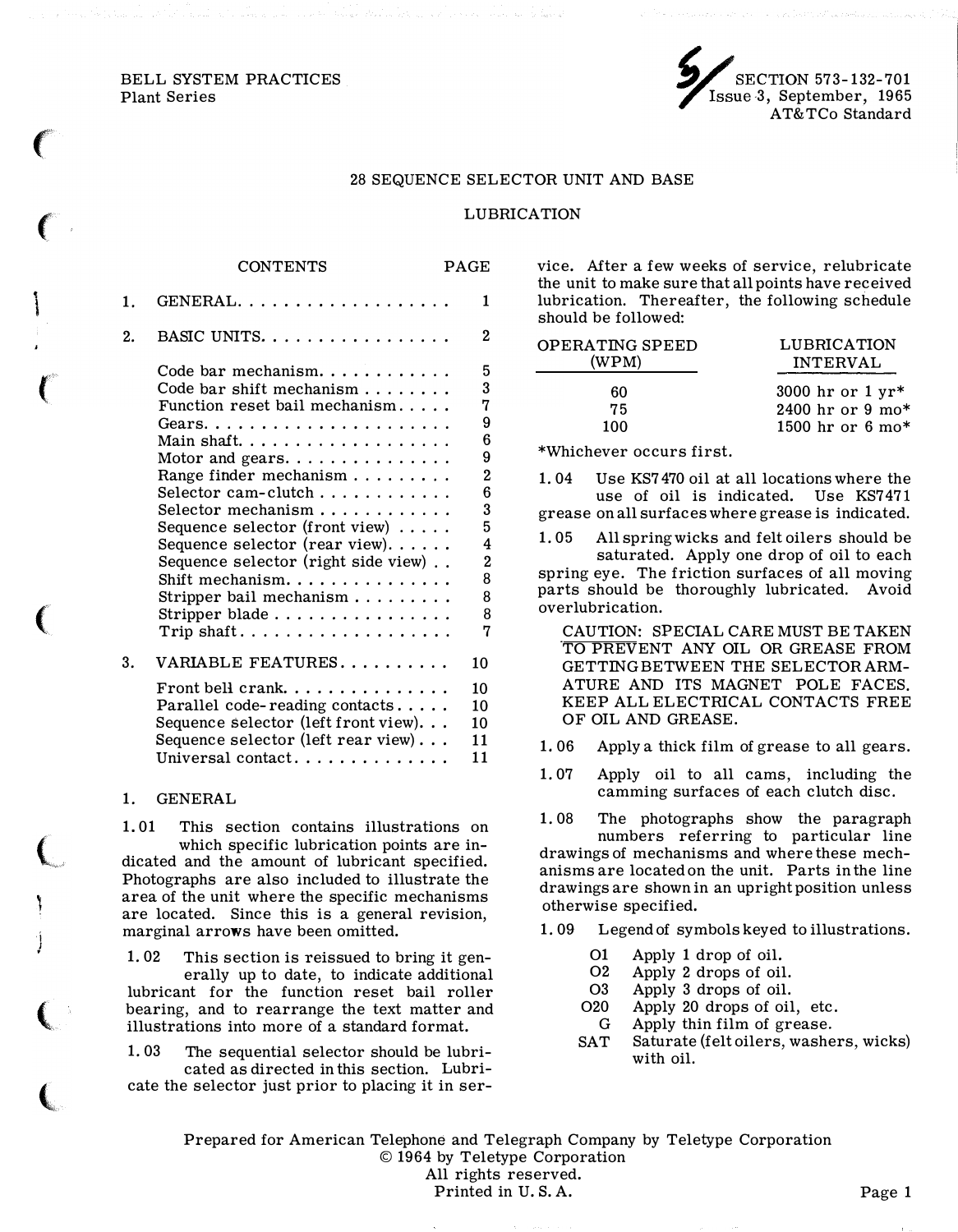2. BASIC UNIT

2.01 SEQUENCE SELECTOR, RIGHT SIDE VIEW



2.02 RANGE FINDER MECHANISM

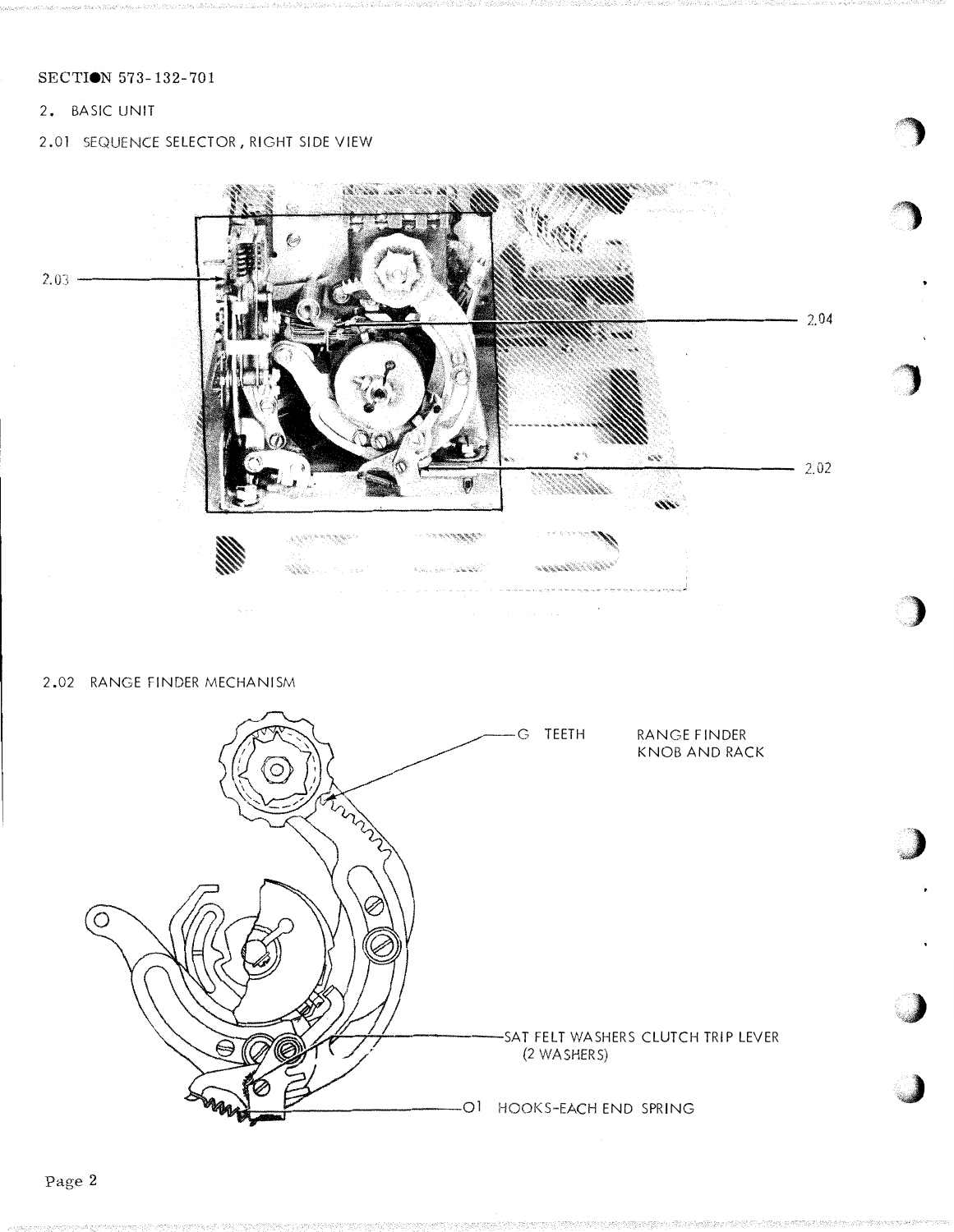#### 2.03 CODE BAR SHIFT MECHANISM

f

 $\epsilon$ 

 $\big($ 

 $\big($ 

 $\bigcup$ 

 $\overline{\mathbb{C}}$ 

 $\left(\right.$ 



2.04 SELECTOR MECHANISM

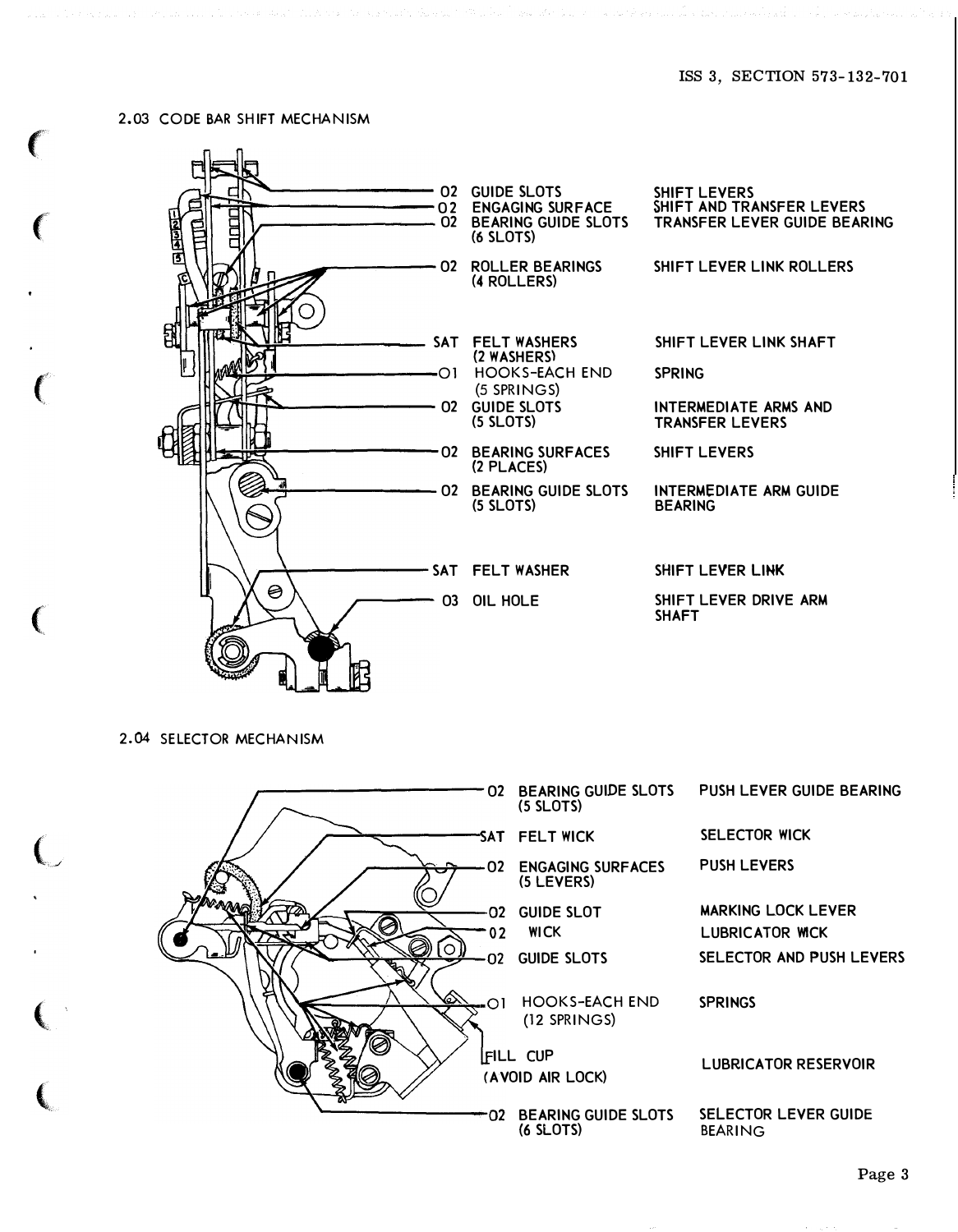2.05 SEQUENCE SELECTOR, REAR VIEW

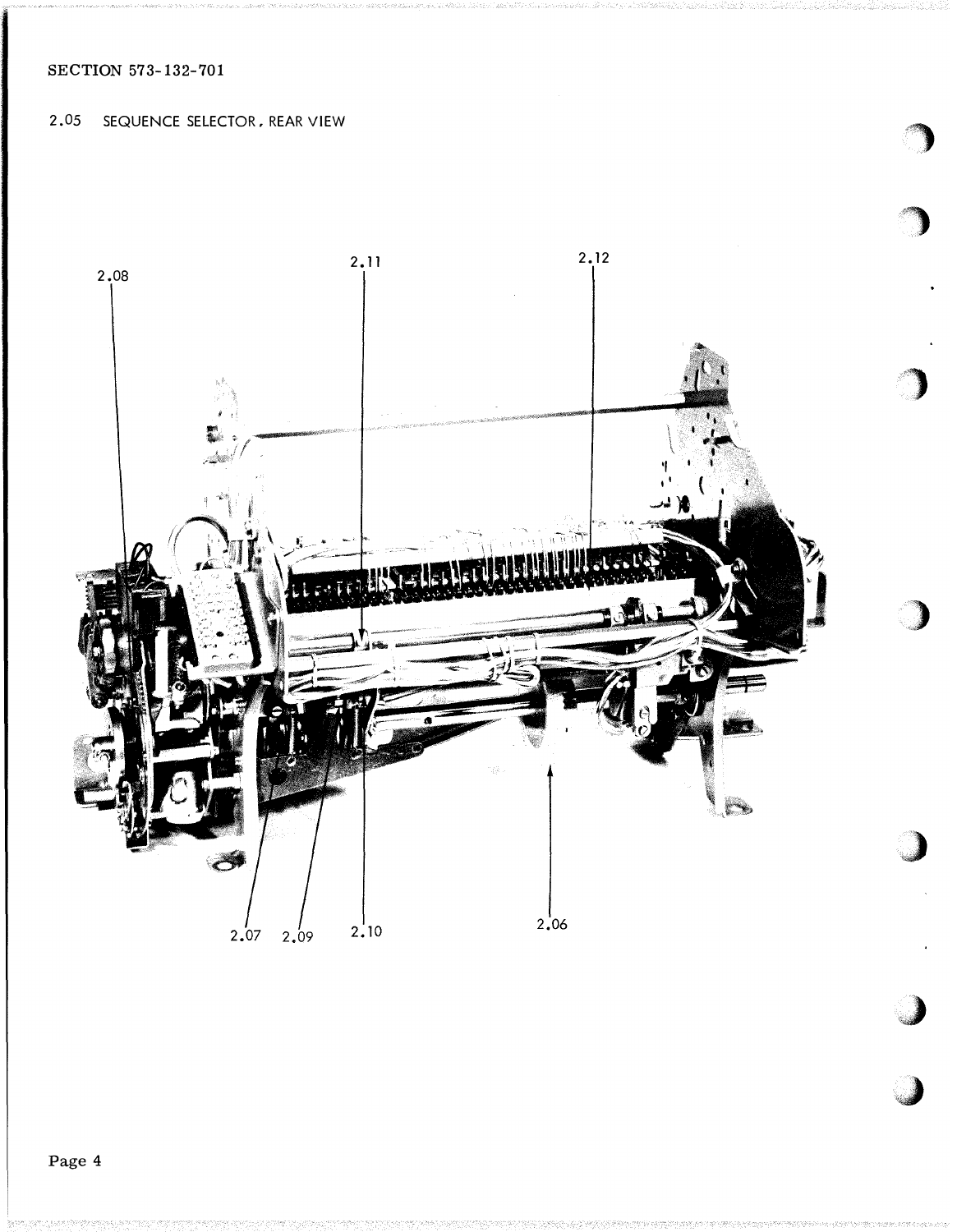## 2.06 MAIN SHAFT

**CONTRACTOR** 

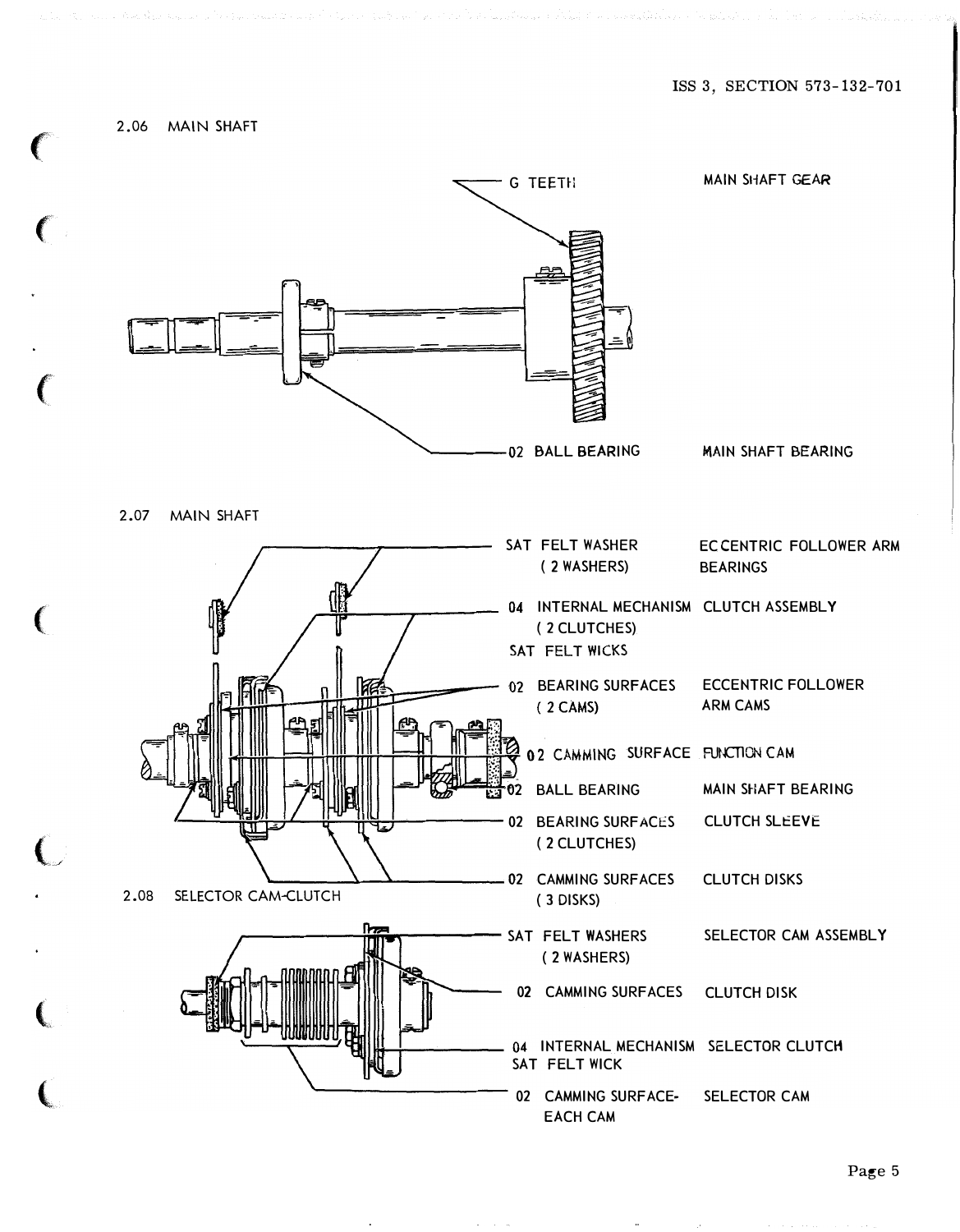## 2.09 TRIP SHAFT



 $\blacksquare$ 

#### 2.10 FUNCTION RESET BAIL MECHANISM

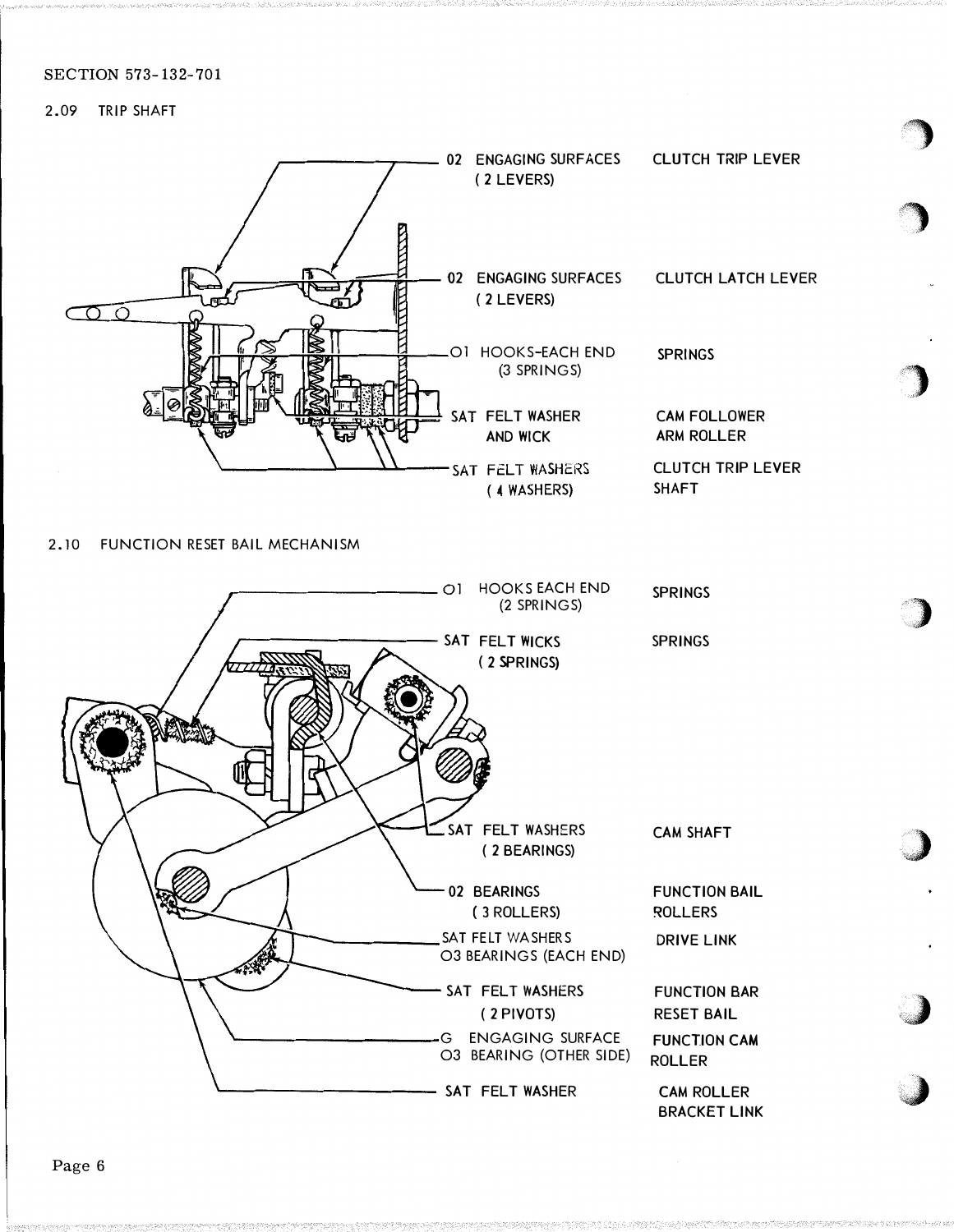$\big($ 

 $\big($ 

 $\big($ 

 $\big($ 

 $\bigcup$ 

 $\big($ 

 $\overline{\mathbf{C}}$ 

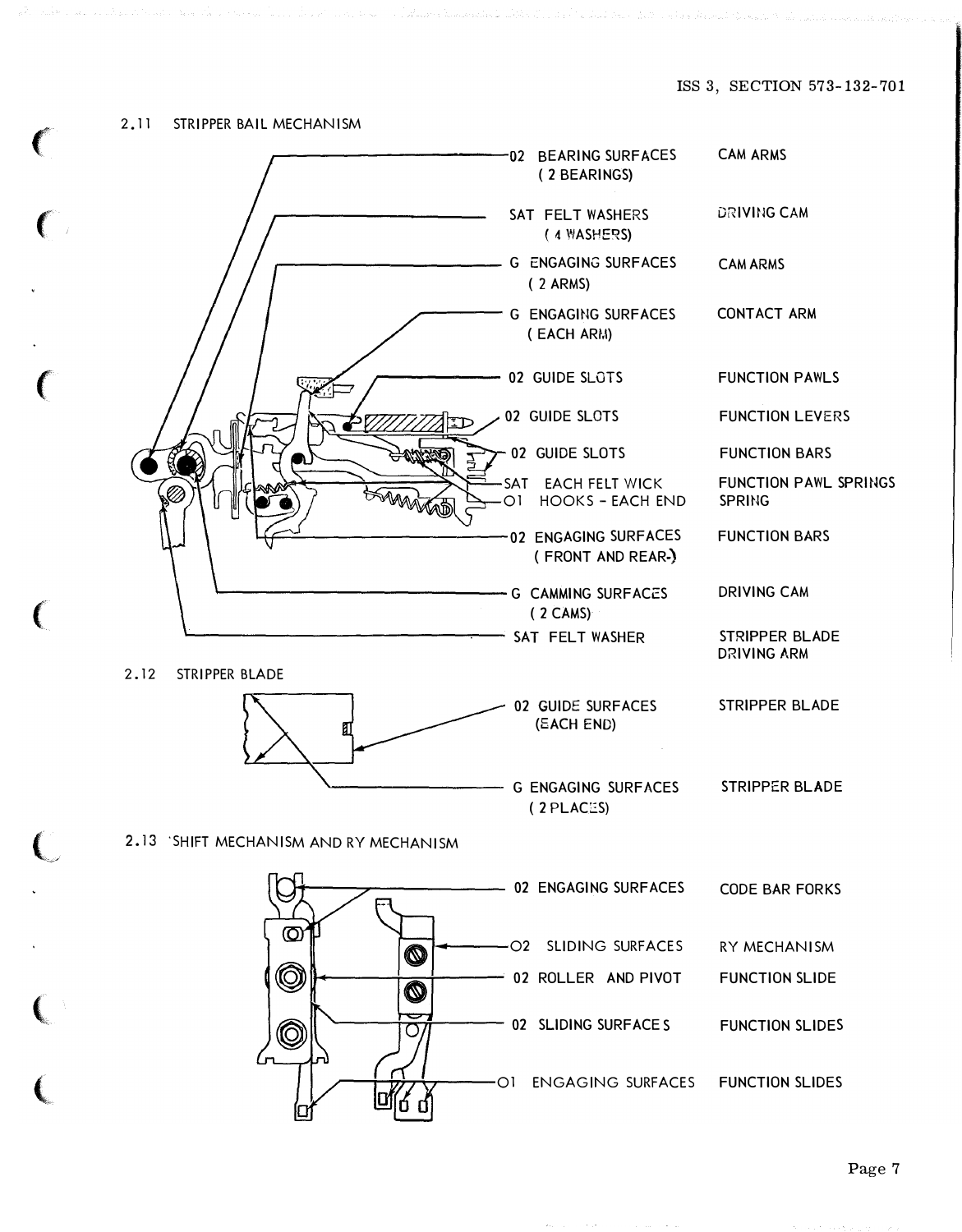## 2.14 SEQUENCE SELECTOR, FRONT VIEW



# 2.15 CODE BAR MECHANISM



Page 8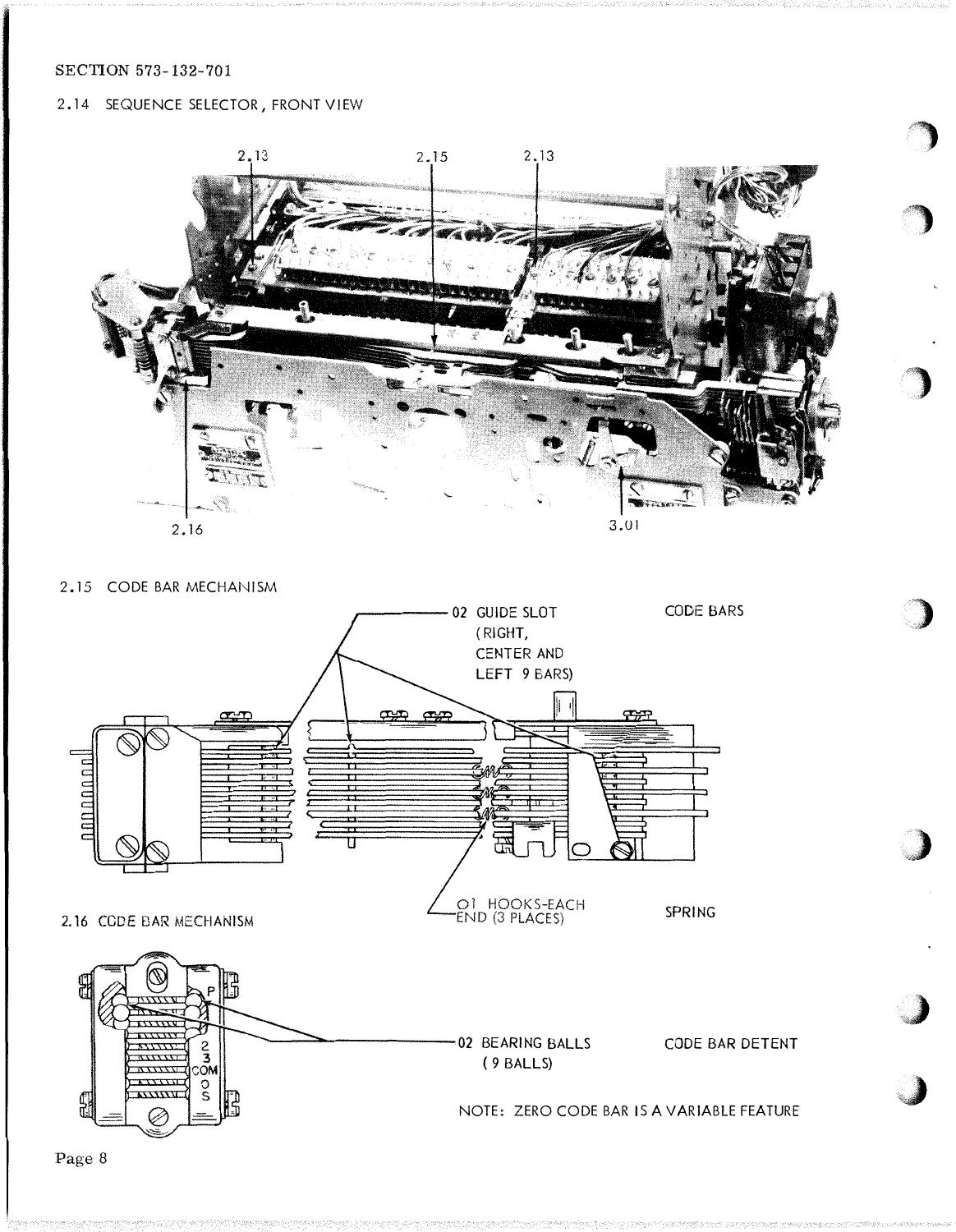# 2.17 MOTOR AND GEARS



2.18 GEARS

 $\big($ 

 $\overline{(\}$ 

 $\big($ 

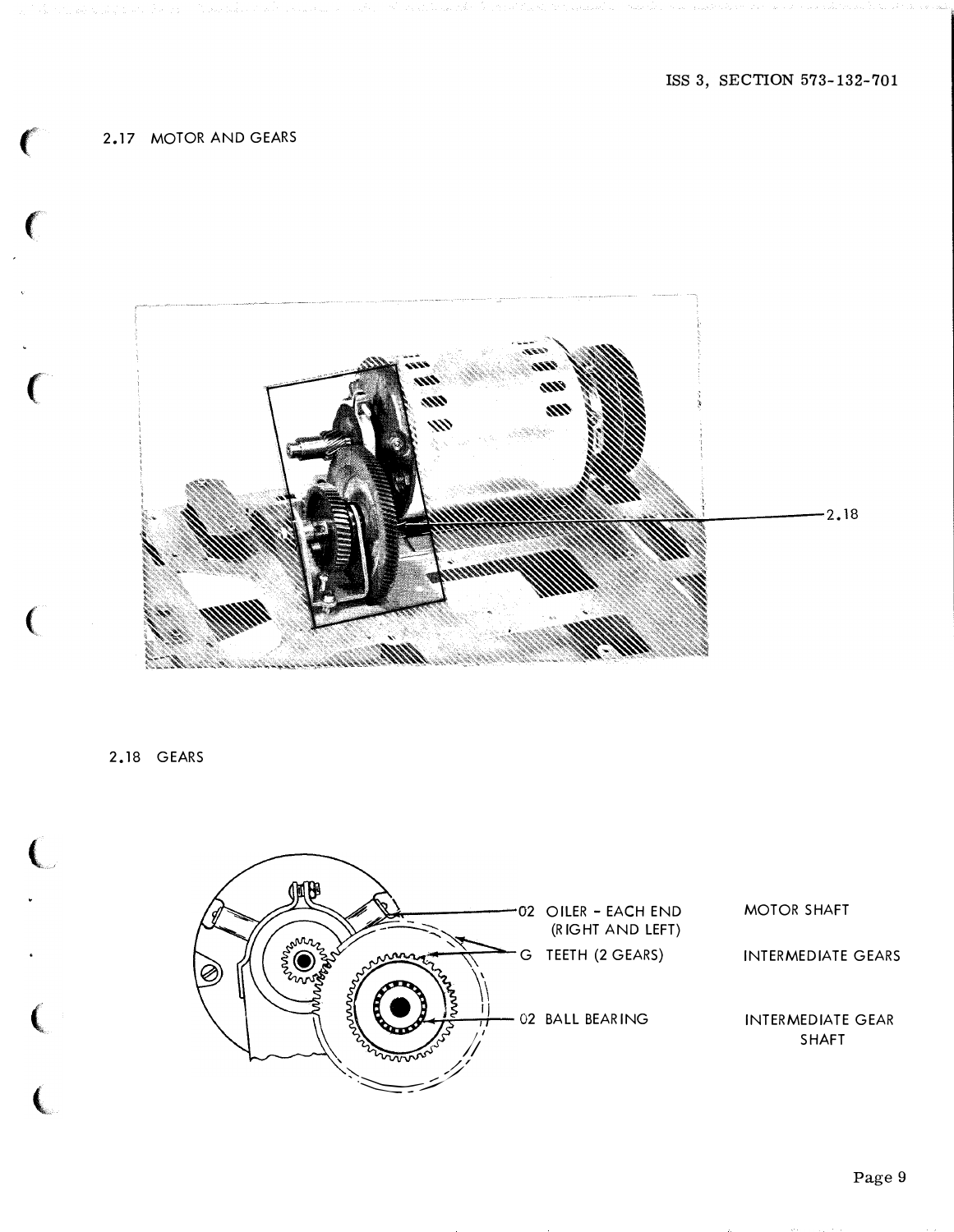3. VARIABLE FEATURES

## 3.01 FRONT BELL CRANK

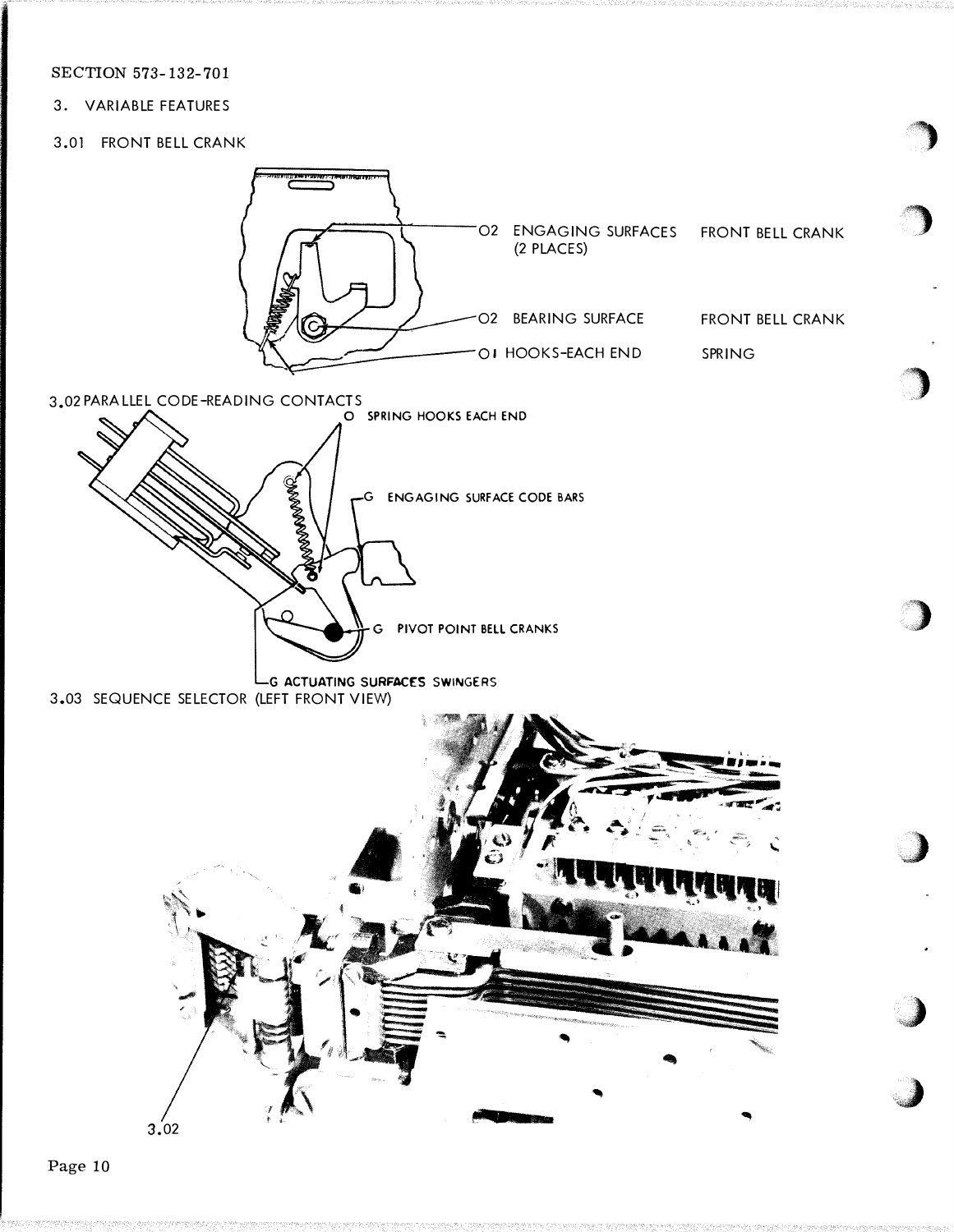#### 3.04 SEQUENCE SELECTOR (LEFT REAR VIEW)

€



 $3.04$